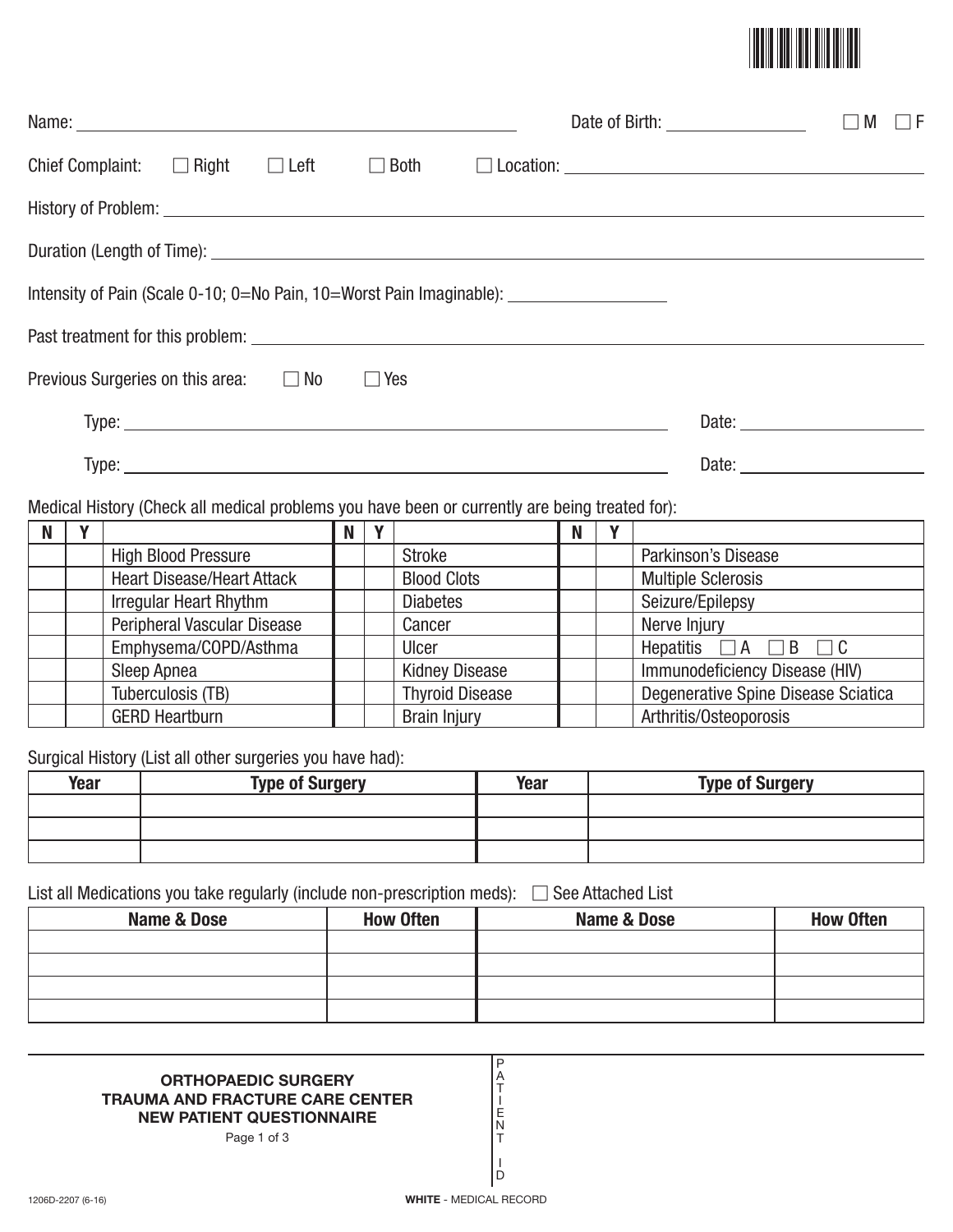Allergies:  $\Box$  No  $\Box$ If yes, please list medication and reaction to it below:

| <b>Medication</b> | <b>Donotion</b> | <b>Medication</b> | <b>Penotion</b><br>neacuon |
|-------------------|-----------------|-------------------|----------------------------|
|                   |                 |                   |                            |
|                   |                 |                   |                            |

Complications (Check and explain any complications you have had after any of your surgeries):

| Infection: |                             | Pneumonia:              |
|------------|-----------------------------|-------------------------|
| Bleeding:  |                             | Lung Problems:          |
|            | <b>Blood Clot:</b>          | Severe Nausea/Vomiting: |
|            | <b>Anesthesia Reaction:</b> | Other:                  |

Social History:

| Occupation: _____________                                                                                                                   |                                  | $\Box$ Full Time $\Box$ Part $\Box$ Retired |
|---------------------------------------------------------------------------------------------------------------------------------------------|----------------------------------|---------------------------------------------|
| Do you drink alcohol? $\Box$ No $\Box$ Yes If yes, how much? $\Box$ 1-5 $\Box$ 6-10 $\Box$ 11-15 $\Box$ 16-20 $\Box$ 20 or more drinks/week |                                  |                                             |
| Do you currently smoke? $\Box$ No $\Box$ Yes                                                                                                |                                  |                                             |
| Did you ever smoke? $\Box$ No $\Box$ Yes                                                                                                    | If yes, number of packs per day: | For ______ years Year quit: ______          |
|                                                                                                                                             |                                  |                                             |

## Review of Symptoms (Check any recent/current problems, check symptoms or write in other):

| <b>N</b> | <b>System</b>             | <b>Symptoms/Problems</b>                                                    | <b>Other</b> |
|----------|---------------------------|-----------------------------------------------------------------------------|--------------|
|          | General                   | Fever, □ Unexplained Weight Loss/Gain, □ Weakness                           |              |
|          | Eyes/Vision               | Glasses, $\Box$ Blurred, $\Box$ Double, $\Box$ Dry Eyes                     |              |
|          | Ears, Nose, Throat, Mouth | $\Box$ Vertigo, $\Box$ Sinusitis, $\Box$ Hoarseness, $\Box$ Loss of Hearing |              |
|          | Heart                     | Chest Pain, $\Box$ Murmurs, $\Box$ Palpitations, $\Box$ Irregular Rhythm    |              |
|          | Lung                      | Short of Breath, $\Box$ Asthma, $\Box$ Cough, $\Box$ Wheezing               |              |
|          | Circulation               | Blood Clots, $\Box$ Swelling, $\Box$ Claudication, $\Box$ Varicosities      |              |
|          | <b>Digestive Tract</b>    | Diarrhea, $\Box$ Constipation, $\Box$ Ulcers, $\Box$ GERD, $\Box$ Pain      |              |
|          | Kidney/Urinary            | Stones, $\Box$ Burning, $\Box$ Itching, $\Box$ Bleeding                     |              |
|          | Skin/Breast               | Rash, Lump, $\Box$ Itching, $\Box$ Hair or Nails Change                     |              |
|          | Endocrine                 | Excess Thirst, $\Box$ Decreased Energy, $\Box$ Diabetes                     |              |
|          | Neurologic                | Balance, $\Box$ Numbness/Tingling, $\Box$ Seizure, $\Box$ Tremor            |              |
|          | Psychiatric               | Depressions, $\Box$ Anxiety, $\Box$ Sleep Disorder                          |              |
|          | Blood/Lymph               | Bleeding Problems, $\Box$ Easy Bruising, $\Box$ Transfusion                 |              |
|          | Musculoskeletal           | Fracture, $\Box$ Arthritis, $\Box$ Motion Loss, $\Box$ Cramps/Spasms        |              |

## **ORTHOPAEDIC SURGERY TRAUMA AND FRACTURE CARE CENTER NEW PATIENT QUESTIONNAIRE**

Page 2 of 3

I D

P